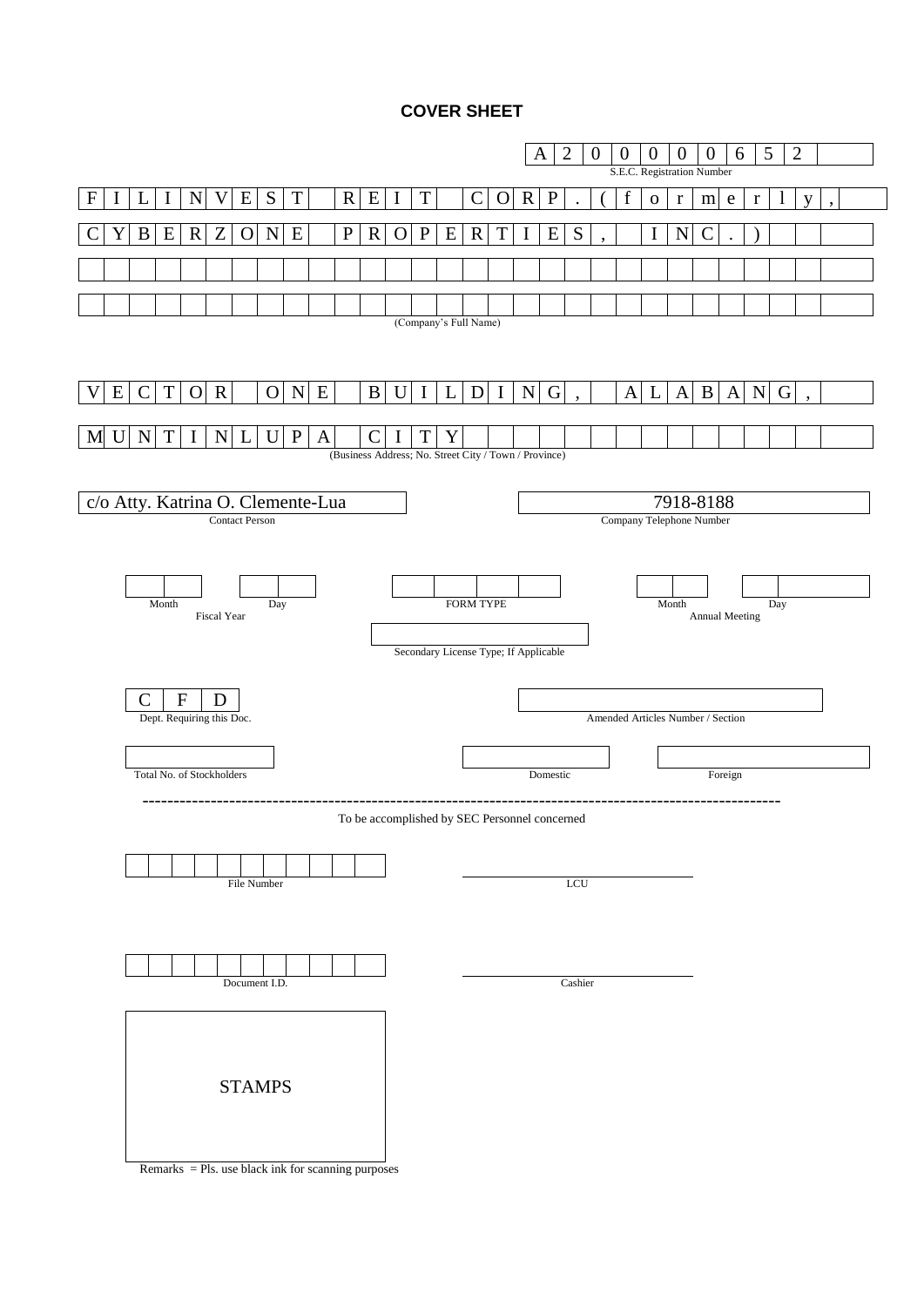

# Performance Report for the First Quarter of 2022

14 May 2022

This document was prepared by FREIT Fund Managers, Inc. (FFMI) for Filinvest REIT Corp. (FILRT or the "Company") in compliance with the reportorial requirements of the REIT Implementing Rules & Regulations under Republic Act No. 9856.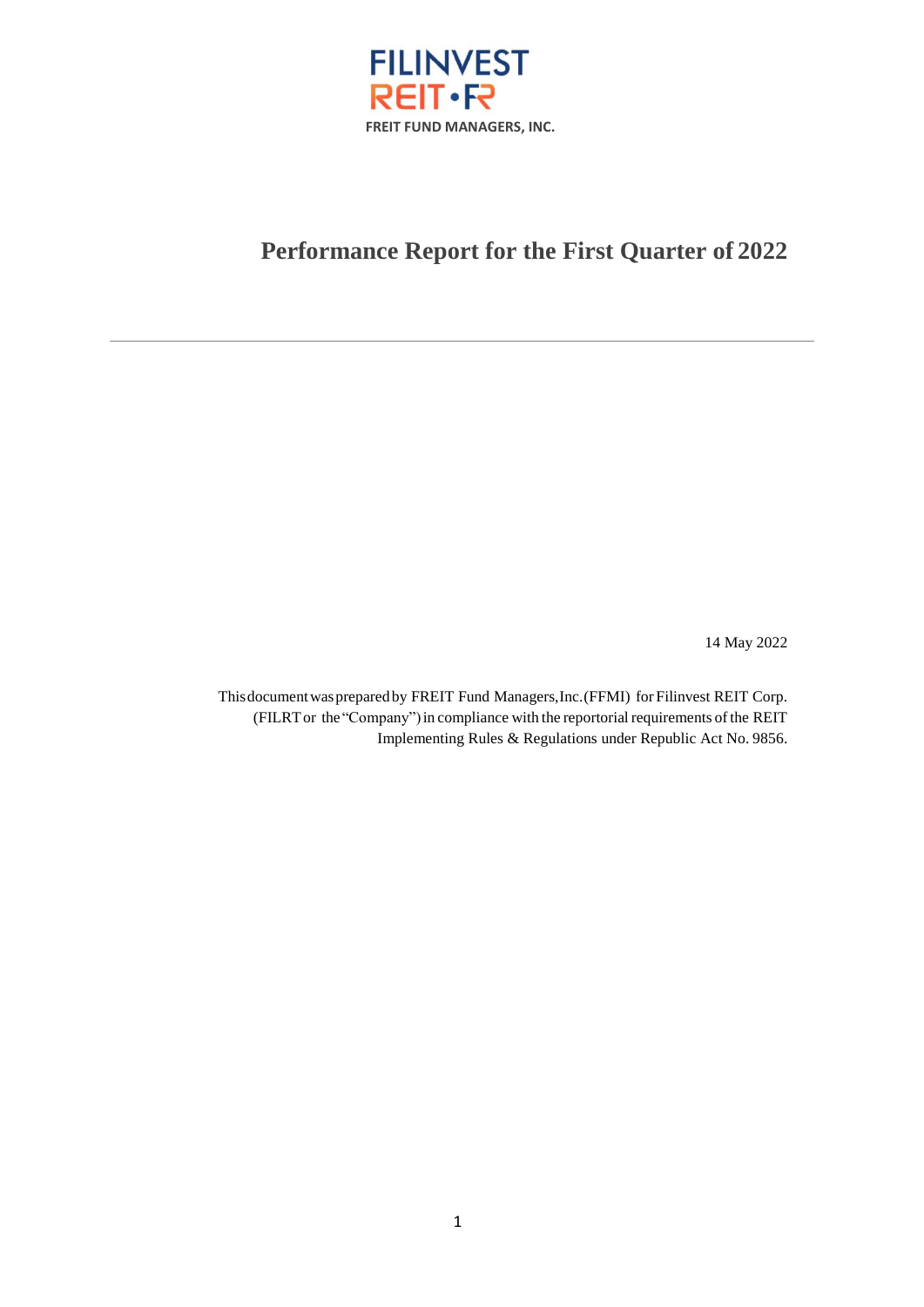

# **TABLE OF CONTENTS**

| A.          | Use of Proceeds                               | 3       |
|-------------|-----------------------------------------------|---------|
| <b>B.</b>   | <b>Financial Performance</b>                  | $3 - 6$ |
| $C_{\cdot}$ | <b>Cash Dividend Declarations</b>             | 6       |
| D.          | <b>Investment Return</b>                      | $6 - 7$ |
| E.          | Current Share Price and Market Capitalization | 7       |
| $F_{\cdot}$ | <b>Asset Performance</b>                      | 7       |
| G.          | Other Performance Metrics and Benchmarks      | 8       |
| Η.          | <b>Industry Update</b>                        | 8       |
| I.          | <b>Current Valuation of FILRT Properties</b>  | 9       |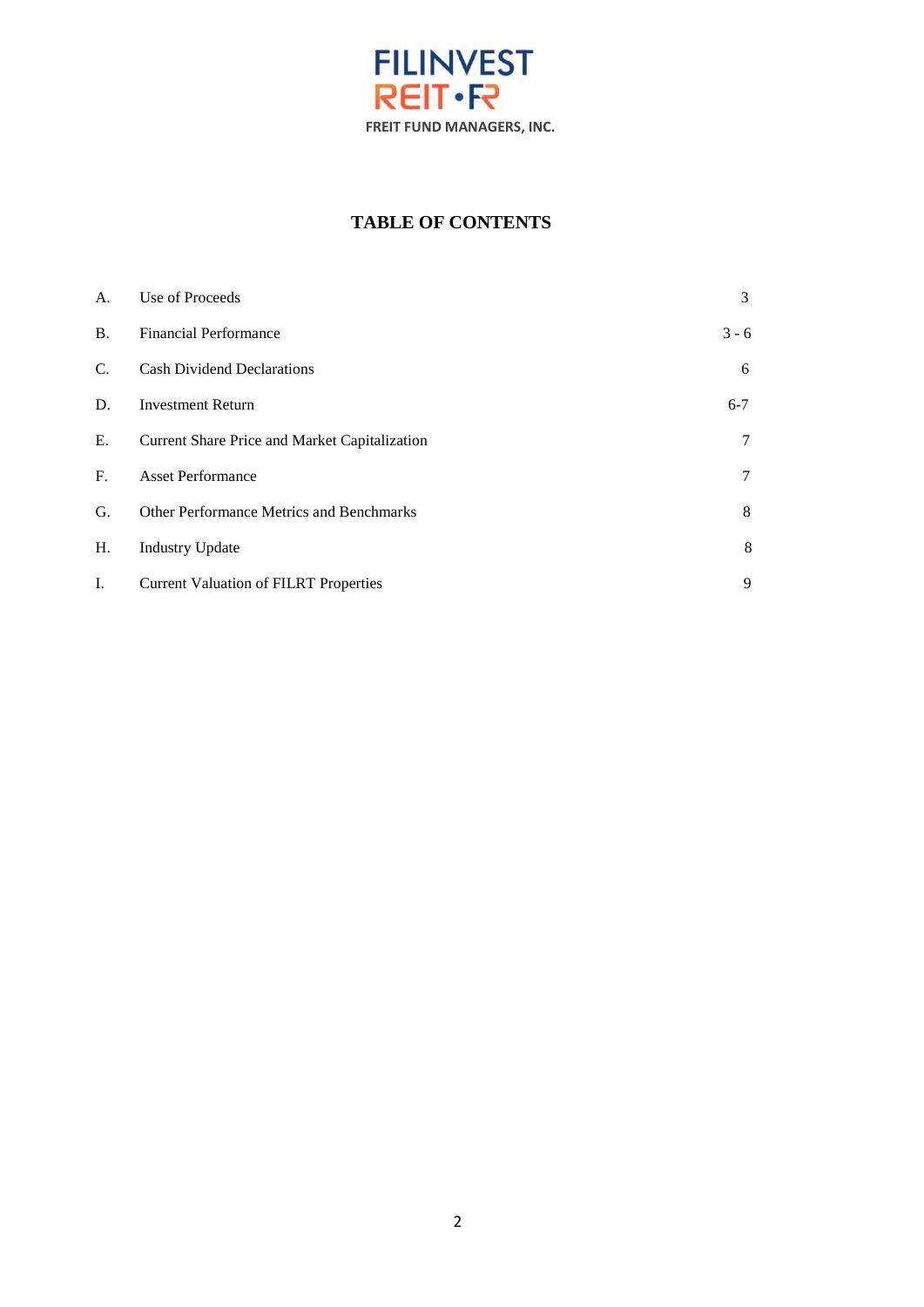

#### **A. USE OF PROCEEDS**

All proceeds from the initial public offering ("IPO") of Filinvest REIT Corp. ("FILRT") common shares on August 12, 2021 were received by the Selling Shareholder Filinvest Land, Inc. ("FLI"). FILRT did not receive any proceeds from the offer.

#### **B. FINANCIAL PERFORMANCE FOR THE PERIOD ENDED 31 MARCH 2022**

#### **b.1 Statement of Financial Position**

|                                                      | March 31, 2022    | December 31, 2021 |
|------------------------------------------------------|-------------------|-------------------|
|                                                      | (Unaudited)       | (Audited)         |
|                                                      |                   |                   |
| <b>ASSETS</b>                                        |                   |                   |
| <b>Current Assets</b>                                |                   |                   |
| Cash and cash equivalents                            | 2,666,760,731     | 2,587,195,631     |
| Receivables - net                                    | 808, 203, 327     | 754,995,633       |
| Other current assets - net                           | 140,274,433       | 64,054,931        |
|                                                      | 3,615,238,491     | 3,406,246,195     |
| Noncurrent assets held for distribution              |                   |                   |
|                                                      | 3,615,238,491     | 3,406,246,195     |
| <b>Noncurrent Assets</b>                             |                   |                   |
| Investment properties - net                          | 9, 153, 749, 128  | 9,165,931,034     |
| Property & equipment - net                           | 83,738,664        | 81,686,898        |
| Intangible assets                                    | 1,052,044,098     | 1,054,470,180     |
| <b>Advances to Contractors</b>                       | 11,187,795        | 13,293,694        |
| Other Non current Assets                             | 247,693,153       | 250,528,341       |
| <b>Total Noncurrent Assets</b>                       | 10,548,412,838    | 10,565,910,147    |
| <b>TOTAL ASSETS</b>                                  | 14, 163, 651, 329 | 13,972,156,342    |
|                                                      |                   |                   |
| <b>LIABILITIES</b>                                   |                   |                   |
| <b>Current Liabilities</b>                           |                   |                   |
| Accounts payable and accrued expenses                | 1,574,866,002     | 1,222,657,329     |
| Lease Liabilities                                    | 1,917,388         | 1,848,085         |
| Security and other deposits                          | 130,599,597       | 96,987,598        |
| Bonds Payable - net                                  | 5,990,283,712     |                   |
| <b>Total Current Liabilities</b>                     | 7,697,666,698     | 1,321,493,012     |
| <b>Noncurrent Liabilities</b>                        |                   |                   |
| Bonds Payable - net                                  |                   | 5,987,044,949     |
| Lease liabilities - net of current portion           | 26,040,783        | 25,990,097        |
| Security and other deposits - net of current portion | 621,954,236       | 654,002,829       |
| <b>Total Noncurrent Liabilities</b>                  | 647,995,020       | 6,667,037,875     |
| <b>TOTAL LIABILITIES</b>                             | 8,345,661,718     | 7,988,530,887     |
|                                                      |                   |                   |
| <b>EQUITY</b>                                        |                   |                   |
| Capital stock - P1 par value                         | 2,446,388,997     | 2,446,388,997     |
| Additional paid-in capital                           | 2,518,356,922     | 2,518,356,922     |
| Retained earnings - beginning                        | 853,243,692       | 1,018,850,691     |
| Remeasurement (Loss)/Gain-OCI                        |                   | 28,845            |
| <b>Total Equity</b>                                  | 5,817,989,611     | 5,983,625,455     |
| <b>TOTAL LIABILITIES &amp; EQUITY</b>                | 14, 163, 651, 329 | 13,972,156,342    |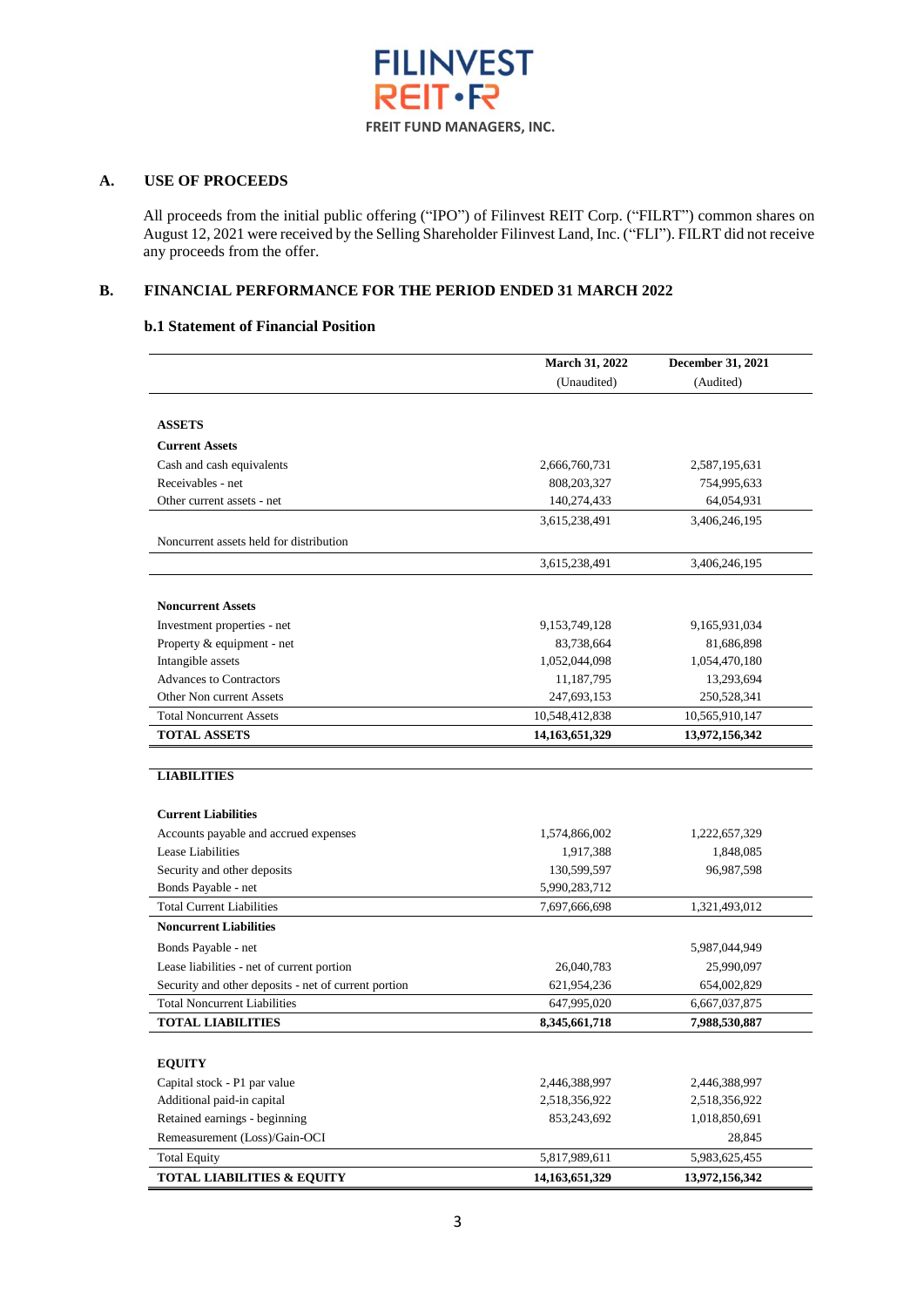

### **b.2 Statement of Comprehensive Income**

|                                         | Quarter Ended March 31, 2022 |
|-----------------------------------------|------------------------------|
|                                         | <b>Unaudited</b>             |
|                                         |                              |
| <b>REVENUES</b>                         |                              |
| Rental income                           | 611, 161, 418                |
| Others                                  | 212,264,881                  |
|                                         | 823,426,299                  |
|                                         |                              |
| <b>COST AND EXPENSES</b>                |                              |
| <b>Utilities</b>                        | 54,119,276                   |
| Depreciation and amortization           | 99,402,994                   |
| Rental expense                          | 63,900,589                   |
| Manpower and service cost               | 42,809,762                   |
| Repairs and maintenance                 | 31,262,741                   |
| Taxes and licenses                      | 18,737,242                   |
| Insurance                               | 472,957                      |
| Service and management fees             | 55,343,920                   |
| Others                                  | 3,345,155                    |
|                                         | 369,394,636                  |
| <b>OTHER INCOME (CHARGES)</b>           |                              |
| Interest income                         | 7,888,901                    |
| Interest and other financing charges    | (79, 564, 773)               |
| Other income (charges) - net            | (500)                        |
|                                         | (71, 676, 372)               |
|                                         |                              |
| <b>INCOME BEFORE INCOME TAX</b>         | 382,355,291                  |
|                                         |                              |
| PROVISION FOR (BENEFIT FROM) INCOME TAX |                              |
| Current                                 |                              |
| Deferred                                | $\overline{a}$               |
|                                         |                              |
| <b>NET INCOME</b>                       | 382,355,291                  |
|                                         |                              |
| OTHER COMPREHENSIVE INCOME              |                              |
| TOTAL COMPREHENSIVE INCOME              | 382,355,291                  |
| <b>BASIC/DILUTED EARNINGS PER SHARE</b> | 0.08                         |
|                                         |                              |

#### **b.3 Income from Related Parties for the three months ended March, 2022**

| <b>Affiliate</b>                           | Amount     |
|--------------------------------------------|------------|
| FESTIVAL SUPERMALL INC.                    | 656,786    |
| FILINVEST ALABANG, INC.                    | 19,255,526 |
| FILINVEST LAND, INC.                       | 9,325,287  |
| FILINVEST HOSPITALITY CORPORATION          | 1,798,979  |
| CHROMA HOSPITALITY INC.                    | 1,781,344  |
| <b>CORPORATE TECHNOLOGIES INCORPORATED</b> | 616,522    |
| <b>Total</b>                               | 33.434.444 |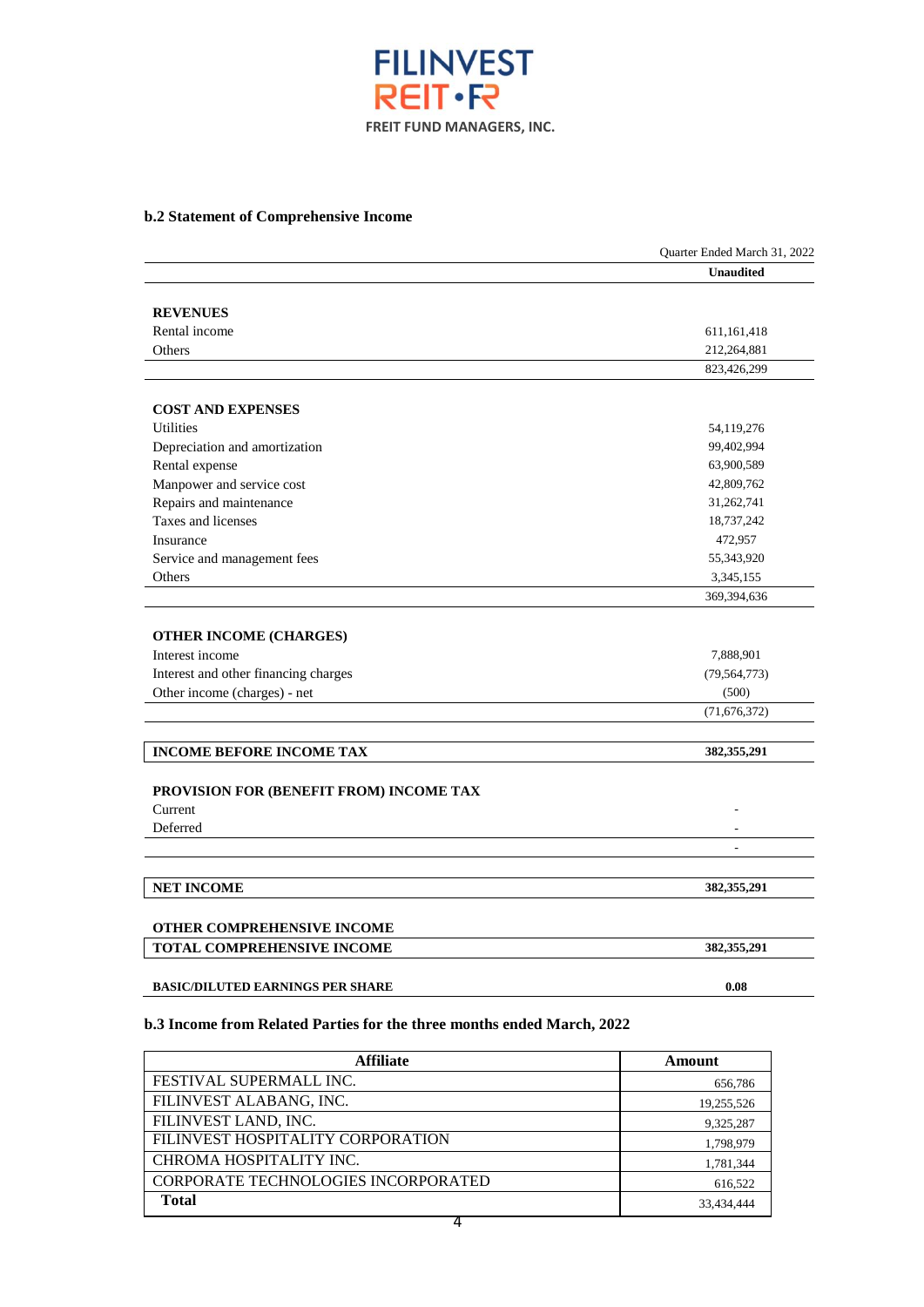

#### **b.4 Statement of Cash Flows for the Three Months Ended 31 March 2022**

| <b>CASH FLOWS FROM OPERATING ACTIVITIES</b>                         |                 |
|---------------------------------------------------------------------|-----------------|
| Income before income tax                                            | 382,355,291     |
| Adjustments for:                                                    |                 |
| Depreciation                                                        | 91,631,478      |
| <b>Interest Expense</b>                                             | 79,564,773      |
| Gain on derecognition of lease liability                            |                 |
| Interest income                                                     | (7,888,901)     |
| Operating income before changes in operating assets and liabilities | 545,662,641     |
| Changes in operating assets and liabilities                         |                 |
| Decrease (Increase) in:                                             |                 |
| Receivables                                                         | (53,207,694)    |
| Other current assets                                                | (105, 482, 492) |
| Increase in:                                                        |                 |
| Accounts payable and accrued expenses                               | 680, 357, 728   |
| Other current liabilities                                           | 33,772,606      |
| <b>Security Deposits</b>                                            | 32,474,605      |
| Other noncurrent liabilities                                        | (416, 681, 184) |
| Net cash generated from operations                                  | 716,896,210     |
| Interest received                                                   | 7,888,901       |
| Income tax paid                                                     | (21,872,968)    |
| Net cash provided by operating activities                           | 702,912,143     |
|                                                                     |                 |
| Additions to:                                                       |                 |
| Noncurrent assets held for distribution                             |                 |
| Investment properties                                               | 3,352,599       |
| Property and equipment                                              | (7,453,046)     |
| Intangible assets                                                   | 3,055,954       |
| Other noncurrent assets                                             |                 |
| <b>Advances to Contractors</b>                                      | 2,105,899       |
| Cash used in investing activities                                   | 1,061,406       |
| <b>CASH FLOW FROM FINANCING ACTIVITIES</b>                          |                 |
| Payment of cash dividend                                            | (547, 991, 135) |
| Interest                                                            | (76,326,010)    |
| Principal portion of lease liabilities                              | (91, 304)       |
| Cash provided by financing activities                               | (624, 408, 450) |
| NET INCREASE IN CASH AND CASH EQUIVALENTS                           | 79,565,100      |
| CASH AND CASH EQUIVALENTS AT BEGINNING                              |                 |
| <b>OF YEAR</b>                                                      | 2,587,195,631   |
| <b>CASH AND CASH EQUIVALENTS AT END</b>                             |                 |
| <b>OF YEAR</b>                                                      | 2,666,760,731   |

#### **b.5 Financial Performance Indicators as of 31 March 2022**

|                         |                                            | <b>Period ended</b>   |
|-------------------------|--------------------------------------------|-----------------------|
| <b>Financial Ratios</b> | <b>Particulars</b>                         | <b>March 31, 2022</b> |
| Earnings per Share      | Net Income                                 | 0.08                  |
|                         | Weighted Ave. number of outstanding shares |                       |
| <b>Current Ratio</b>    | <b>Current Asset</b>                       | 0.47:1                |
|                         | <b>Current Liabilities</b>                 |                       |
| Debt Ratio              | Total liabilities                          | 0.59:1                |
|                         | Total assets                               |                       |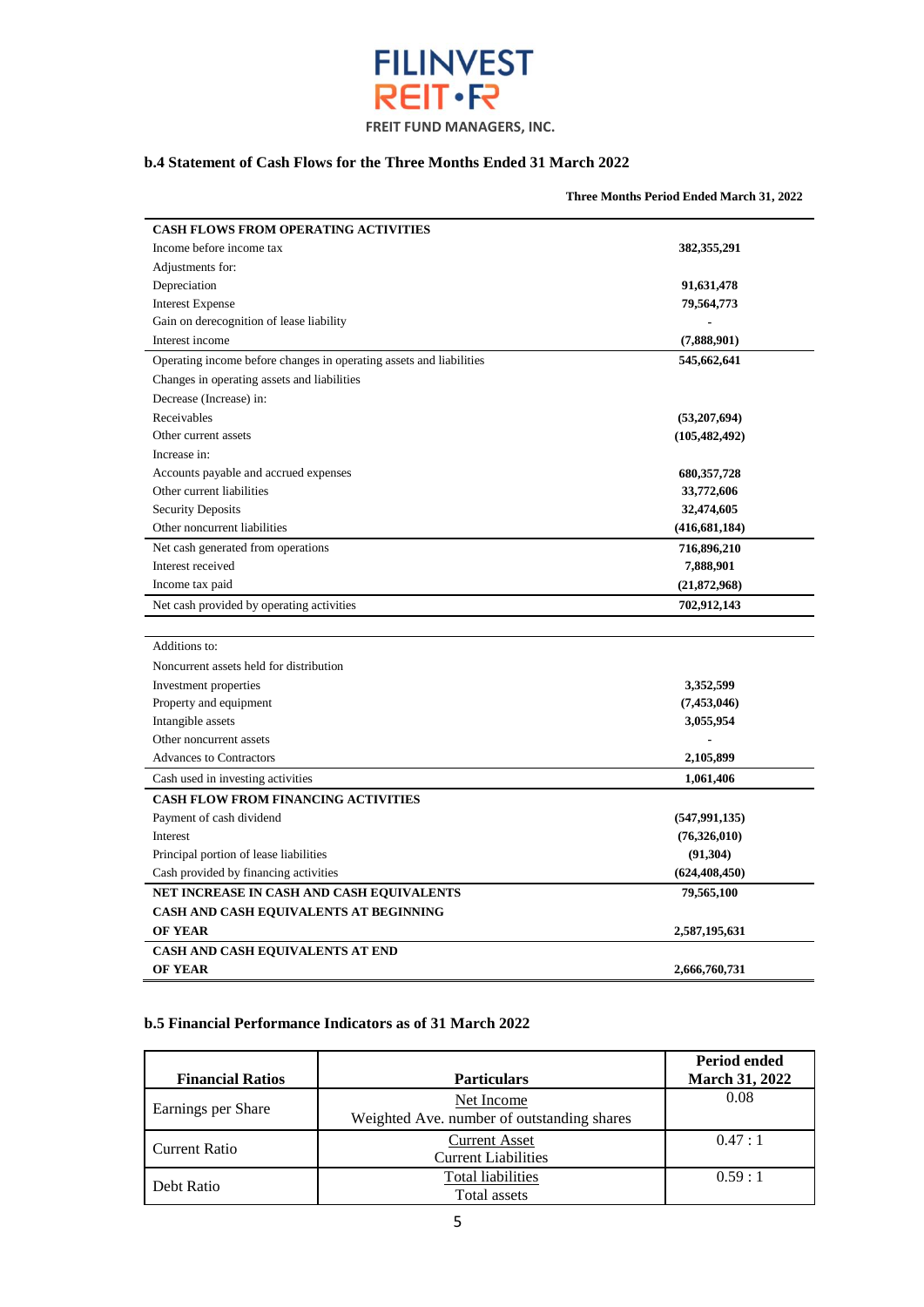

| <b>Financial Ratios</b>                                                                                                                              | <b>Particulars</b>                                                         | Period ended<br>March 31, 2022 |
|------------------------------------------------------------------------------------------------------------------------------------------------------|----------------------------------------------------------------------------|--------------------------------|
| Debt to Equity Ratio                                                                                                                                 | <b>Long Term Debt</b><br>Total Stockholder's Equity                        | 1.03:1                         |
| Earnings before income<br>tax, interest and other<br>financing<br>charges,<br>depreciation<br>and<br>amortization (EBITDA)<br>to total interest paid | <b>EBITDA</b><br>Total interest paid                                       | 7.25:1                         |
| <b>Quick Asset Ratio</b>                                                                                                                             | <u>Current</u> assets – Inventories<br>Current liabilities                 | 0.47:1                         |
| Solvency ratio                                                                                                                                       | Net Income $+$ Depreciation<br><b>Total liabilities</b>                    | 0.06:1                         |
| Interest coverage ratio                                                                                                                              | Income before income $tax(IBIT) + interest$ and other<br>financing charges | 6.33:1                         |
| Net profit margin                                                                                                                                    | Net Income<br>Revenue                                                      | 0.46:1                         |
| Return on equity                                                                                                                                     | Net Income                                                                 | 0.07:1                         |

As of March 31, 2022, the fair value of the deposited properties amounted to P52,505.2 million resulting to a debt ratio of 11.4%.

The Net Asset Value per share is calculated by dividing the adjusted NAV by the total outstanding shares of 4,892,777,994. The adjusted NAV is equal to total assets plus fair value adjustment of deposited properties and investible funds held less total liabilities resulting to NAV amount of 44,159.6 million. NAV per share is 9.03.

#### **C. CASH DIVIDEND DECLARATIONS**

As of March 31, 2022, FILRT distributed total cash dividends of Php547,991,135 equivalent to Php0.112 per outstanding common share. Details are as follows:

| <b>Declaration Date</b> | <b>Description</b>                                | <b>Dividend</b><br>Amount | Dividend per<br>Share | <b>Payment Date</b> |
|-------------------------|---------------------------------------------------|---------------------------|-----------------------|---------------------|
| 03/02/2022              | Stockholders of record as of<br>February 15, 2022 | Php 547,991,135           | Php $0.112$           | 03/20/2022          |

The Company is compliant with Section 4 of the Implementing Rules and Regulations of the Real Estate Investment Trust (REIT) Act of 2009 (R.A. No. 9856) particularly on dividend distribution which requires a minimum of 90% of its distributable income for the related period.

#### **D. INVESTMENT RETURN**

The dividend distribution for 1<sup>st</sup> Qtr 2022 represents an annualized dividend yield of 6.40% based on the IPO price. Taking into account the market price appreciation since its IPO on August 12, 2021, FILRT provided a total return of 9.26% to its IPO investors as of March 31, 2022.

| Dividend distribution                       |             |
|---------------------------------------------|-------------|
| Cash Dividend per share distributed 1Q 2022 | Php $0.112$ |
| Cash Dividend per share annualized          | Php $0.448$ |
| Price per share at IPO                      | Php 7.00    |
| Price per share at end-March 2022           | Php 7.20    |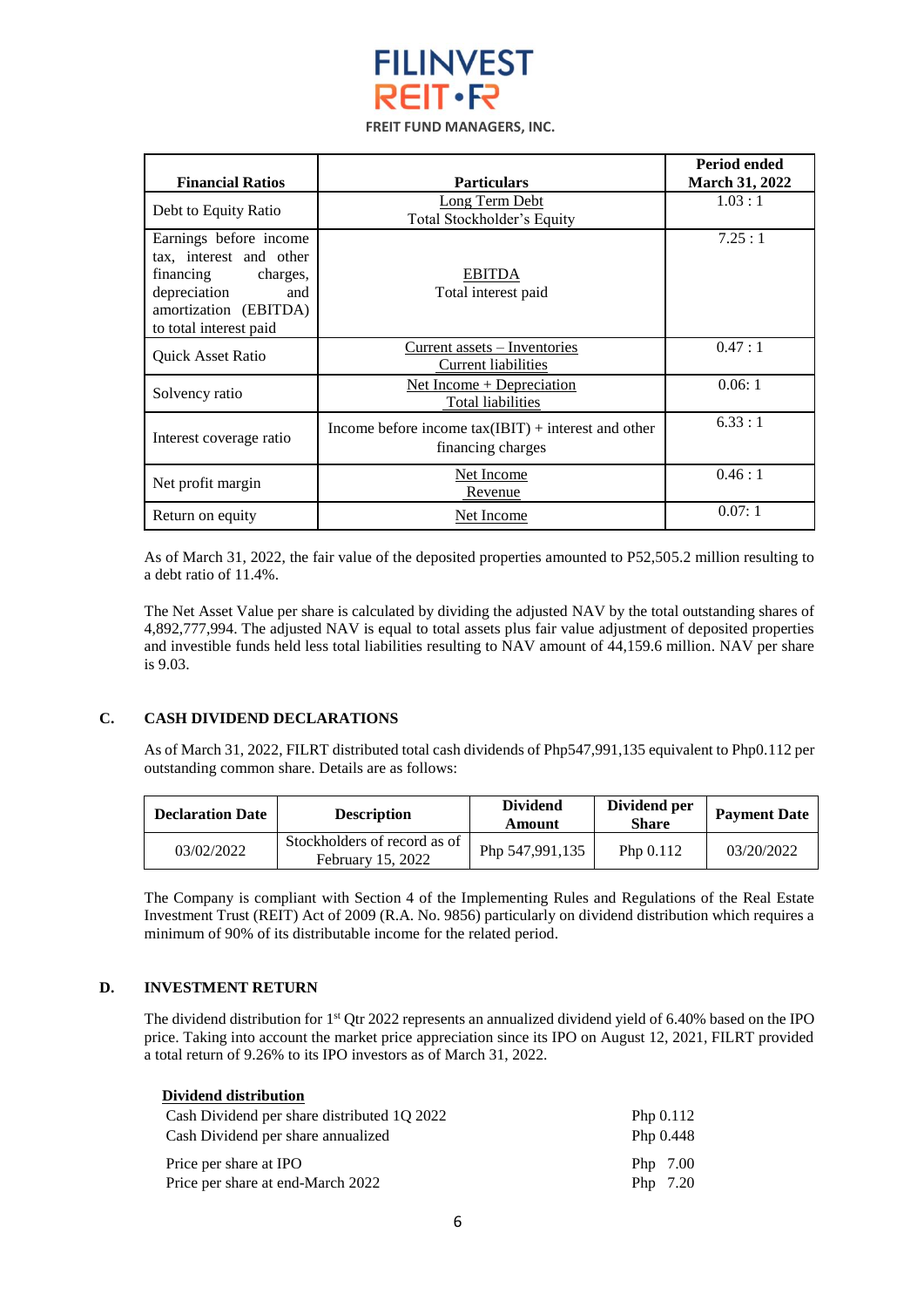

| Annualized Dividend Yield at IPO Price            | 6.40% |
|---------------------------------------------------|-------|
| Annualized Dividend Yield at end-March 2022 price | 6.22% |
|                                                   |       |
| <b>Total Return to investor:</b>                  |       |
| Actual Dividend yield                             | 6.40% |
| Market Price appreciation                         | 2.86% |
| Total Investment return                           | 9.26% |
|                                                   |       |
| <b>Comparative Benchmark:</b>                     |       |
| 2021 Forecasted Dividend Yield                    | 6.30% |
| Per FILRT REIT Plan                               |       |
| 2022 Forecasted Dividend Yield                    | 6.60% |
| Per FILRT REIT Plan                               |       |
| Average Philippine REITs                          | 5.70% |

Subsequently, on April 20, 2022, the Board of Directors of FILRT approved the dividend declaration to all stockholders amounting to Php0.116 per outstanding common share. The amount is equivalent to an annualized yield of 6.6% or a quarterly yield of 1.65%. This is in line with the annualized dividend yield forecast for 2022 in its REIT Plan based on its IPO price of Php7.00 per share.

#### **E. CURRENT SHARE PRICE AND MARKET CAPITALIZATION AS OF MARCH 31, 2022**

Number of Outstanding Shares: 4,892,777,994<br>Market Price per Share: Php7.20 Market Price per Share: Php7.20<br>
Market Capitalization: Php35,200 million Market Capitalization:

#### **F. ASSET PERFORMANCE**

The table below shows the occupancy rates of the buildings under FILRT YTD-Mar 2022:

| <b>BUILDING</b> |                        | <b>GLA</b> | <b>OCCUPANCY</b><br><b>RATE</b> |
|-----------------|------------------------|------------|---------------------------------|
| 1               | Plaza A                | 10,860     | 100%                            |
| $\overline{2}$  | Plaza B                | 6,488      | 79%                             |
| 3               | Plaza C                | 6,540      | 100%                            |
| 4               | Plaza D                | 10,860     | 83%                             |
| 5               | Plaza E                | 14,860     | 100%                            |
| 6               | Capital One            | 18,000     | 100%                            |
| 7               | 5132 Building          | 9,409      | 100%                            |
| 8               | iHub1                  | 9,481      | 60%                             |
| 9               | 1Hub <sub>2</sub>      | 14,181     | 100%                            |
| 10              | <b>Filinvest One</b>   | 19,637     | 100%                            |
| 11              | <b>Filinvest Two</b>   | 23,784     | 100%                            |
| 12              | <b>Filinvest Three</b> | 23,784     | 45%                             |
| 13              | Vector One             | 17,764     | 95%                             |
| 14              | Vector Two             | 17,889     | 100%                            |
| 15              | <b>Vector Three</b>    | 36,345     | 68%                             |
| 16              | Axis Tower One         | 40,870     | 89%                             |
| 17              | Cyberzone Cebu Tower 1 | 20,612     | 99%                             |
|                 | <b>TOTAL</b>           | 301,362    | 88%                             |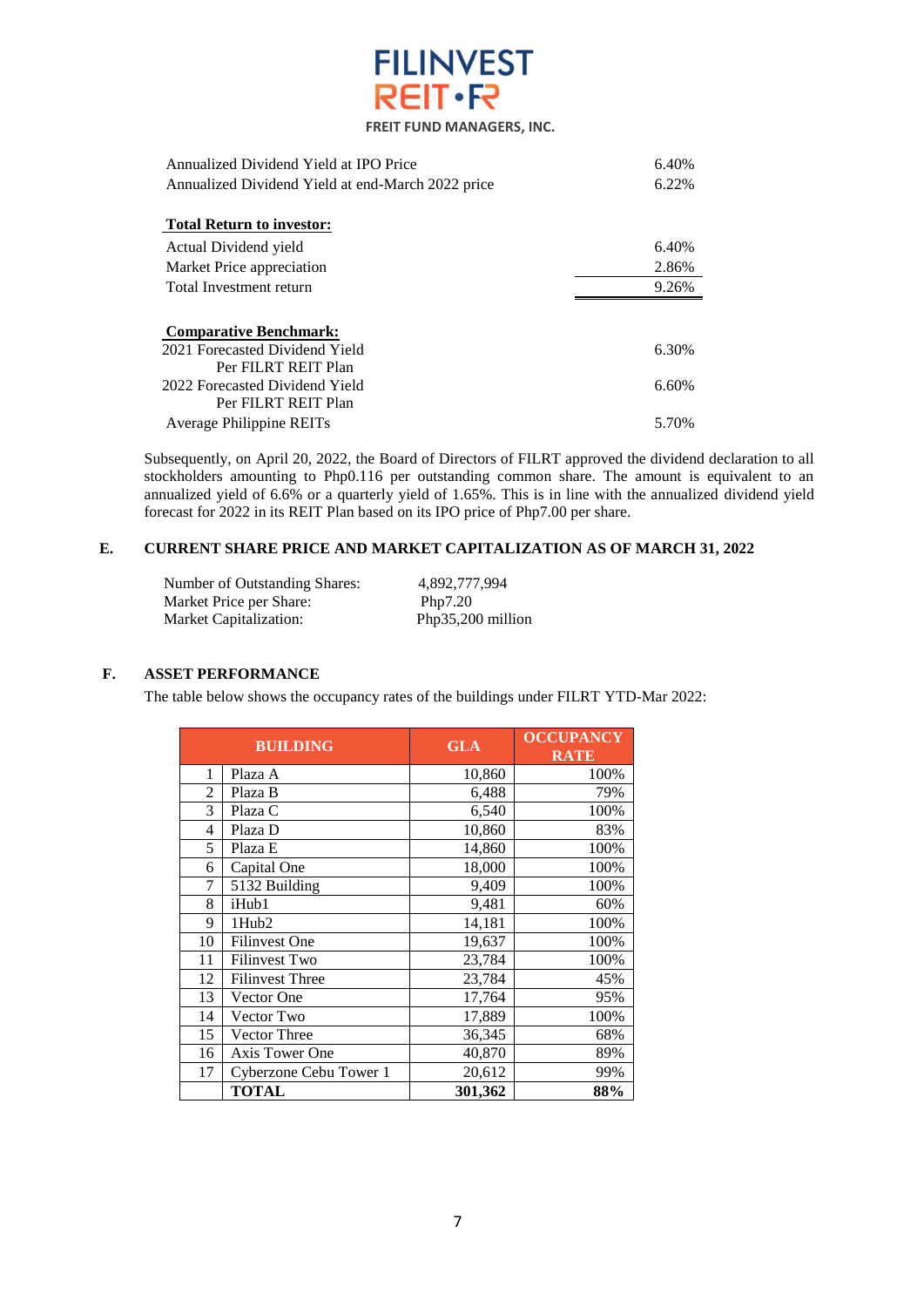

#### **G. OTHER PERFORMANCE METRICS**

The table below shows the tenancy mix as of March 31, 2022. Bulk or 90.8% of FILRT's tenants belong to the resilient and robust BPO sector.

| <b>Tenant Mix</b>   | <b>Percentage</b><br>As of end<br>March 2021 |
|---------------------|----------------------------------------------|
| <b>BPO</b>          | 90.8%                                        |
| Traditional         | 7.7%                                         |
| Retail              | 0.6%                                         |
| <b>POGO</b>         | 0.9%                                         |
| <b>Total Leased</b> | 100.0%                                       |

#### **H. INDUSTRY UPDATE**

Opening up of Economy

Due to the pandemic, BPO locators, which comprise majority of occupiers of FILRT buildings, were allowed to have 90% Work From Home (WFH) and 10% Work In Office (WIO) arrangement

The Fiscal Incentives Review Board (FIRB), a government agency that oversees the administration and grant of tax incentives by the Investment Promotion Agencies (IPAs) pursuant to Section 297 of the Republic Act (RA) No. 11534, otherwise known as the "Corporate Recovery and Tax Incentives for Enterprises Act" or "CREATE", has issued FIRB Resolution Nos. 19-21 and 23-21 which allows Registered Business Enterprises (RBEs) of the Information Technology – Business Process Management (IT-BPM) sector to continue implementing WFH arrangements without adversely affecting their fiscal incentives until March 31, 2022.

The BIR issued Revenue Circular No. 23-2022 last February 18, 2022 wherein the coverage is all RBEs in the IT-BPM sector who opted to continue implementing WFH arrangements amidst COVID-19 pandemic. The non-compliance with all the conditions prescribed under FIRB Resolution Nos. 19-21 and 23-21 shall be meted with suspension of the income tax incentive on the revenue corresponding to the months of noncompliance.

The Philippine Economic Zone of the Philippines (PEZA) however, will implement a WFH based on 70/30 threshold based on workforce from April to September 2022. If within the 30% threshold, shall be subject to applicable incentives. A memorandum circular will be released by PEZA.

The move of the FIRB, BIR, and PEZA to increase the allowable WIO arrangement is a very good signal of re-opening of the economy which restore the relevance of office spaces, increase occupancies, and move forward with the locators' expansion plans.

#### **Office Industry Benchmarks**

With an occupancy rate of 88% as of March 31, 2022, FILRT properties performed better than industry occupancy rates at its particular locations, namely Alabang and Cebu. FILRT's rental rates for Alabang and Cebu are within industry range.

|                              | <b>Alabang</b> | ∵ebu        |
|------------------------------|----------------|-------------|
| Supply Occupancy rate        | 79%            | 77%         |
| Supply Rental Rate range/sq. | $E$ 600-880    | $E$ 550-800 |
| m                            |                |             |

*Source: Colliers International Q1 2022 Property Market Briefing*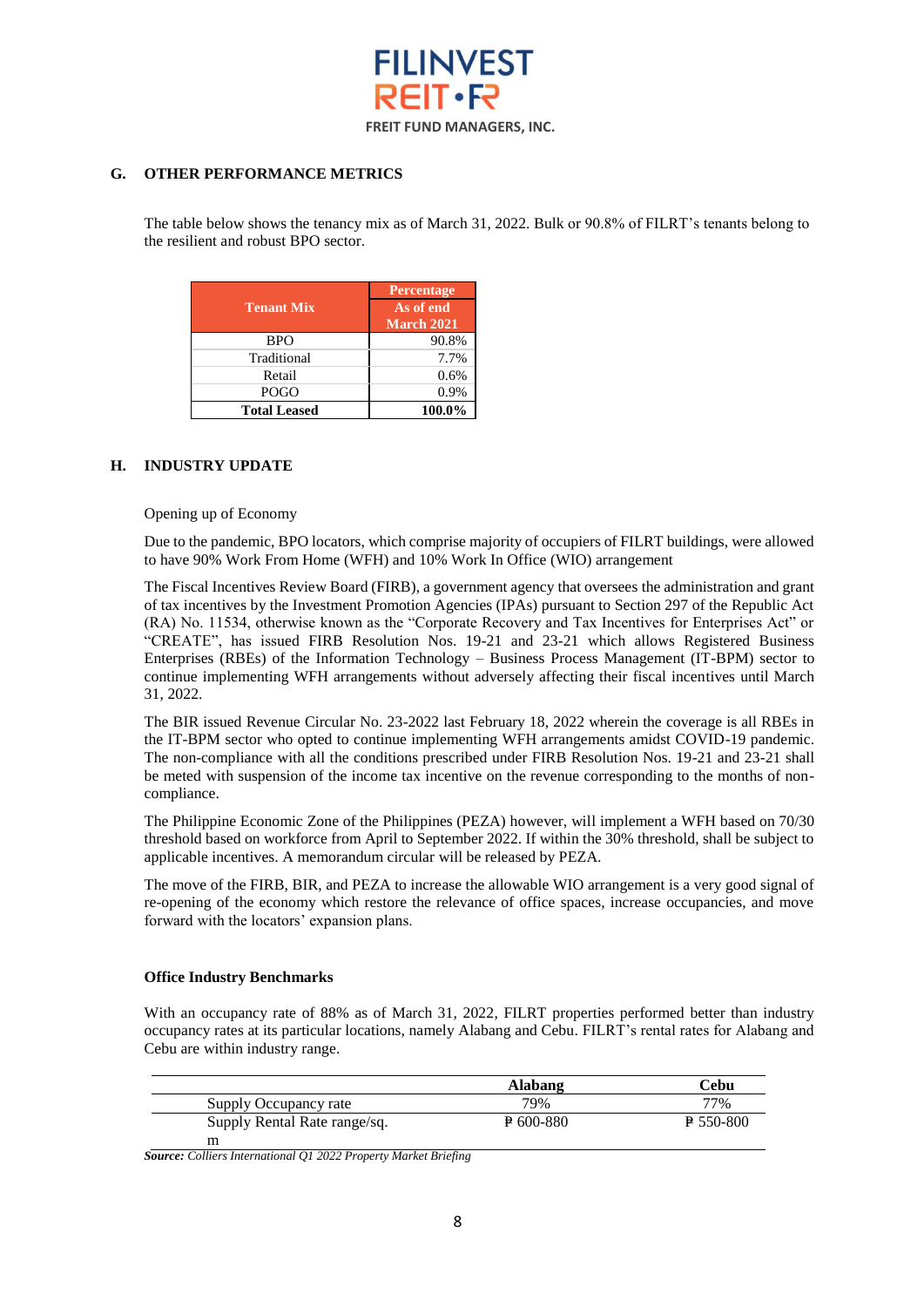

#### **CURRENT VALUATION OF FILRT PROPERTIES** I.

The Properties were valued by Asian Appraisal as of March 31, 2021. We believe that there are no material changes in the valuation of the assets as of the end of March 2022. Breakdown is shown below:

| <b>Property</b>    | <b>Valuation</b> | <b>Percentage of Total</b><br><b>Valuation</b> |
|--------------------|------------------|------------------------------------------------|
|                    | (P millions)     | (%)                                            |
| Axis Tower         |                  |                                                |
| 1                  |                  |                                                |
| Filinvest          | 6,442.0          | 13.3%                                          |
| One                |                  |                                                |
|                    | 3,423.3          | 7.0%                                           |
| Filinvest          |                  |                                                |
| Two                |                  |                                                |
|                    | 4,180.0          | 8.6%                                           |
| Filinvest<br>Three |                  |                                                |
|                    | 3,716.1          | 7.6%                                           |
| Vector             |                  |                                                |
| One                |                  |                                                |
|                    | 2,768.8          | 5.7%                                           |
| Vector<br>Two      |                  |                                                |
|                    | 3,134.1          | 6.5%                                           |
| Vector             |                  |                                                |
| Three              |                  |                                                |
|                    | 6,053.1          | 12.5%                                          |
| Plaza              |                  |                                                |
| A                  | 1,655.0          | 3.4%                                           |
| Plaza              |                  |                                                |
| B                  |                  |                                                |
|                    | 893.4            | 1.8%                                           |
| Plaza              |                  |                                                |
| $\mathcal{C}$      |                  |                                                |
| Plaza              | 1,034.4          | 2.1%                                           |
| D                  |                  |                                                |
|                    | 1,483.1          | 3.1%                                           |
| Plaza              |                  |                                                |
| E                  |                  |                                                |
| iHub1              | 2,421.0          | 5.0%                                           |
|                    | 1,449.0          | 3.0%                                           |
| iHub2              |                  |                                                |
|                    | 2,335.6          | 4.8%                                           |
| 5132               |                  |                                                |
| <b>Building</b>    |                  |                                                |
|                    | 1,442.9          | 3.0%                                           |
| Capital<br>One     |                  |                                                |
|                    | 2,997.8          | 6.2%                                           |
| Cebu Tower         |                  |                                                |
| 1                  |                  |                                                |
|                    | 3,117.7          | 6.4%                                           |